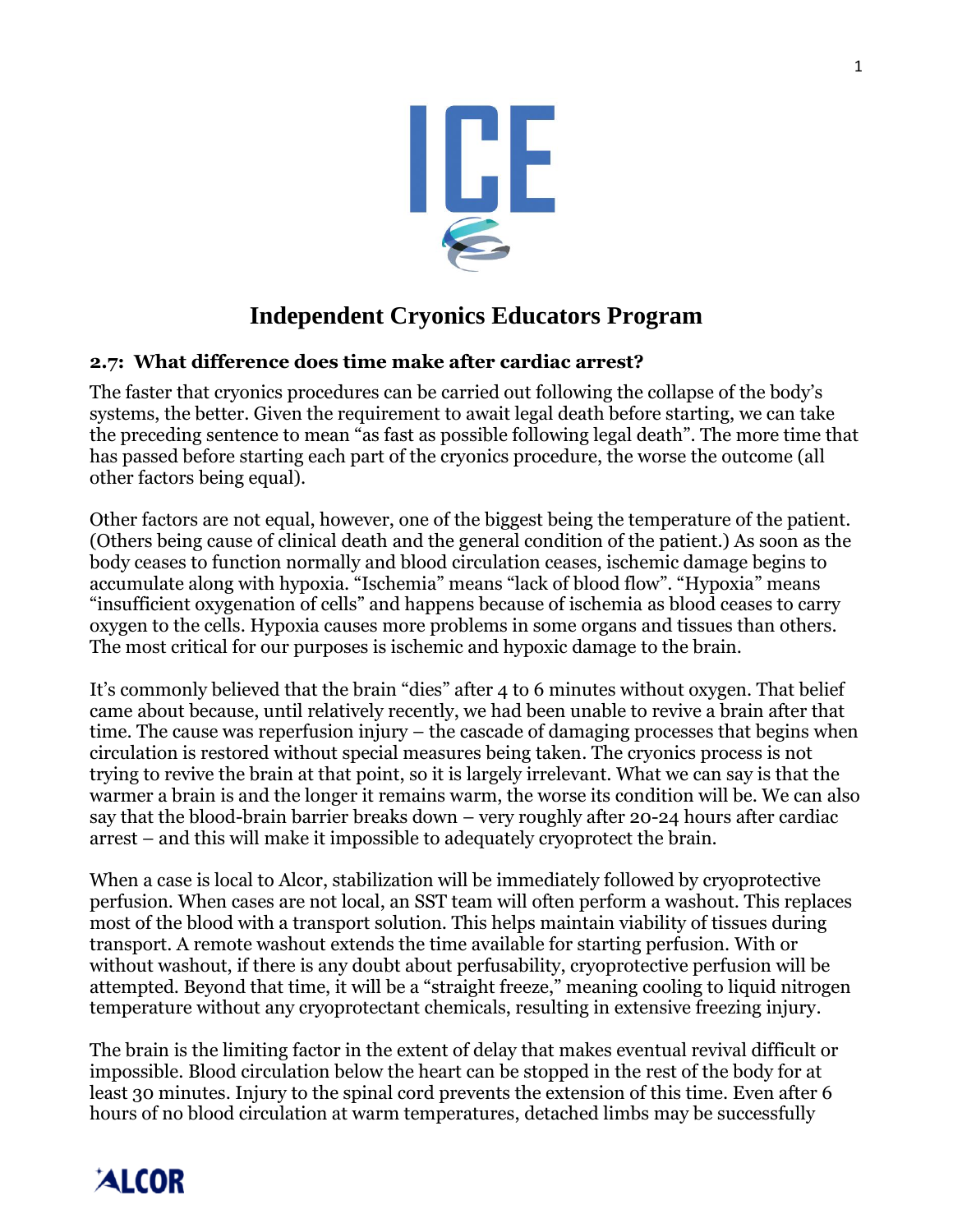reattached. Bone, tendon, and skin can survive as long as 8 to 12 hours. Unfortunately, the brain tends to accumulate ischemic injury faster than any other organ.

In 1990, the laboratory of resuscitation pioneer Peter Safar discovered that reducing body temperature by three degrees Celsius after restarting blood circulation could double the time window of recovery from clinical death without brain damage from 5 minutes to 10 minutes. More recent research by Dr. Peter Rhee uses even lower temperatures to multiple the time available to perform surgeries that would otherwise be impossible.

Other researchers have recovered dogs after 12 minutes of clinical death at normal body temperature with practically no brain injury. By adding a drug treatment protocol, that time has been extended to 16 minutes of clinical death at normal body temperature with no lasting brain injury. A cat was put into complete circulatory arrest and maintained under laboratory conditions at normal body temperature. The cat was resuscitated with eventual return of brain function after one hour of complete circulatory arrest.

After days of no blood circulation and without intervention by a cryonics team, cells in the brain will badly structurally damaged. Whether they could ever be reconstructed then becomes increasingly doubtful. However, if the time is hours rather than days, the prognosis is far more promising. The basic structural and chemical integrity of a brain in the first minutes and even hours after cardiac death is surprisingly good. Living neurons can still be cultured from brains after 8 hours of warm cardiac arrest.

The poor structural state of brain cells after a day or more of no blood flow at normal body temperature is why the prognosis of patients declared "brain dead" while on life support is poor even for cryonics. Most candidates for cryonics suffer cardiac death, which is more amenable to future medical repair than brain death as currently defined. Basic cell structure must persist even longer before inevitable protein breakdown occurs.

#### **References**

- The [Cryobiological](https://www.alcor.org/library/the-cryobiological-case-for-cryonics/) Case for Cryonics
- A Brief Scientific [Introduction](https://www.alcor.org/library/a-brief-scientific-introduction-to-cryonics/) to Cryonics

#### **Next: 2.8: Cryonics, aging, and disease**

## **ICE Program**

Part I: ICE: Why it is important

Part 2: Introduction to cryonics

Part 3: Procedural aspects

Part 4: Technical aspects